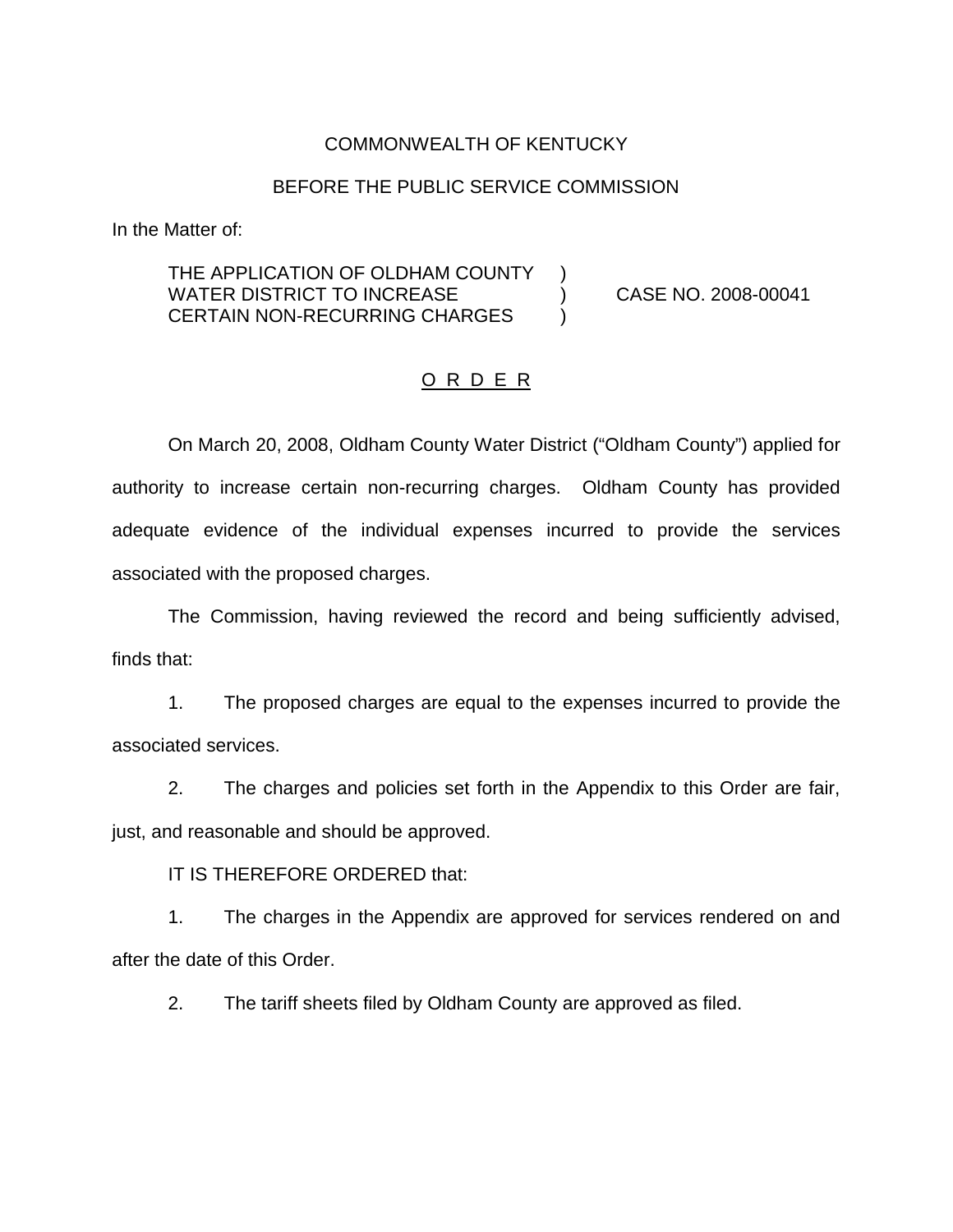Done at Frankfort, Kentucky, this 22<sup>nd</sup> day of April, 2008.

By the Commission

ATTES Sfuntso **Exécutive Director** 

Case No. 2008-00041